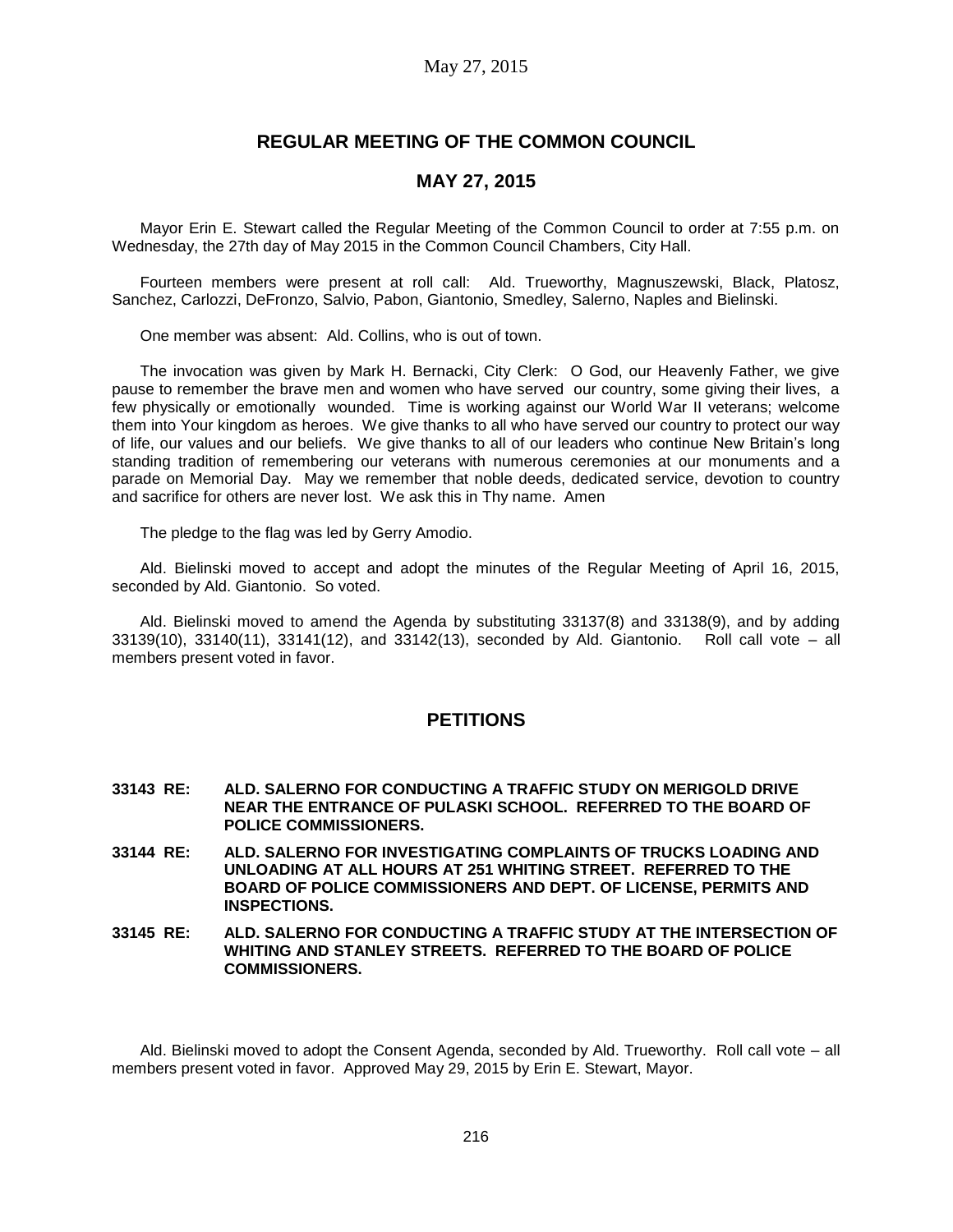# **CONSENT AGENDA**

# **CITY CLERK**

### **33124 RE: CLAIMS FOR INJURIES AND/OR PROPERTY DAMAGE**

To Her Honor, the Mayor, and the Common Council of the City of New Britain: the undersigned beg leave to report the following:

### CLAIMANTS NAME

- James, Stacey-Ann
- Lopez, Anthony by Atty. Eamonn S. Wisneski
- Ortiz, Lillian by Atty. Gary Strickland
- Saksa, Mary

Mark H. Bernacki City Clerk

## **OFFICE OF THE CORPORATION COUNSEL**

### **33125 RE: RAYNOR ROBINSON, PPA ELIZABETH ROBINSON V. CITY OF NEW BRITAIN**

To Her Honor, the Mayor, and the Common Council of the City of New Britain: the undersigned beg leave to report the following:

RESOLVED, By the Common Council of the City of New Britain that the sum of SIXTY FIVE THOUSAND DOLLARS (\$65,000) be paid to Raynor Robinson, ppa Elizabeth Robinson and James F. Sullivan, Esq., his attorney, in full settlement of his suit against the City of New Britain, now pending in Superior Court, Judicial District of New Britain, at New Britain, for bodily injuries the minor plaintiff sustained on July 20, 2010 when he was participating as a camper at Camp TotalRec at A. W. Stanley Park. He alleges to have fallen off the slide because of a dangerous and hazardous condition and because he was allowed to climb the slide with wet clothes on. Lack of proper supervision is also claimed. As a result of the incident, plaintiff alleges that he has suffered a wrist fracture, a supracondylar humerus and a supracondylar humerus fracture. As a further result of the injury, plaintiff has had six surgeries and has in medical specials \$137,114.53. There is a partial lien.

This recommendation is made upon the advice of City Attorney Irena J. Urbaniak, after settlement negotiations between Honorable Judge Shaunessey, City Attorney Irena J. Urbaniak and James F. Sullivan, Esq., with the approval and consent of Gennaro Bizzarro, Esq.

This suit is to be withdrawn by the plaintiff without costs to the City of New Britain and settlement is to be made without admission of any liability.

> Irena J. Urbaniak City Attorney

## **PURCHASING DEPARTMENT**

### **33126 RE: RENEWAL OF POLICY AND PROCEDURE MANAGEMENT SOFTWARE LICENSE AND TECHNICAL SUPPORT PACKAGE FOR THE POLICE DEPT**

To Her Honor, the Mayor, and the Common Council of the City of New Britain: the undersigned beg leave to report the following:

In accordance with City Code of Ordinances, Chapter 2, Article VIII, Division 1, Section 2-538 (a), a purchase order was requested by the New Britain Police Department for a one (1) year renewal of their Policy and Procedure Management Software License and Technical Support Package.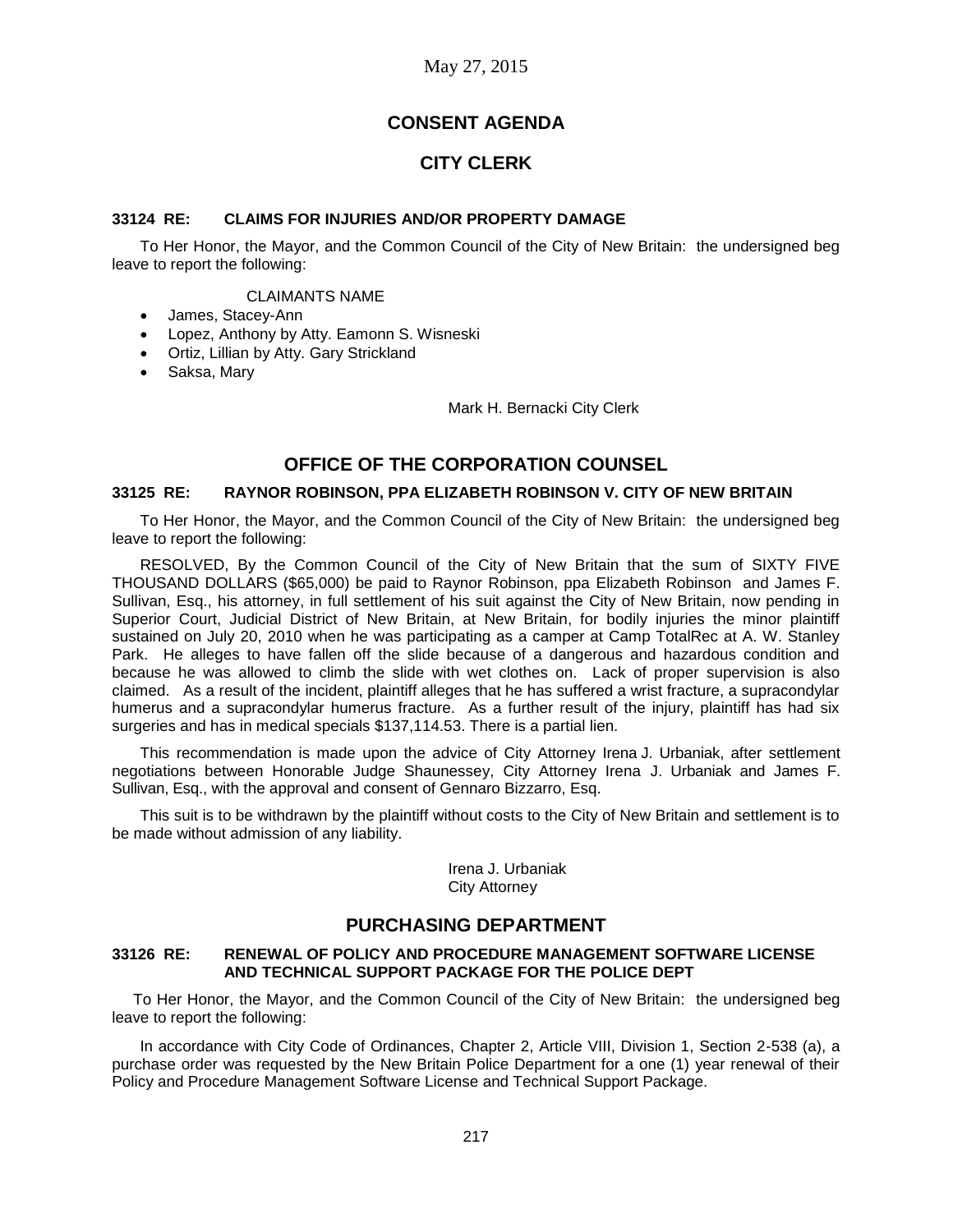| Services |  |  | Total Price                      |                                                                    |
|----------|--|--|----------------------------------|--------------------------------------------------------------------|
|          |  |  |                                  | \$8,023.00                                                         |
|          |  |  | <b>Technical Support Package</b> | Renewal of Policy and Procedure<br>Management Software License and |

The New Britain Police Department has requested a one (1) year renewal of their Policy and Procedure Management Software License and Technical Support Package. The Common Council approved the acquisition of this Policy and Procedure Management Software License and Technical Support Package through a State OPM Grant on April 24, 2013 per Resolution 32268. The actual purchase was completed on June 27, 2013, providing two (2) years of Technical Support. NAVEX Global, Inc. is the sole proprietor and provider of this Policy and Procedure Management Software License and Technical Support. The Purchasing Agent has verified that NAVEX Global Inc. is the sole proprietor and provider of this Policy and Procedure Management Software License. Therefore bid solicitation for the purchase of the renewal of the Policy and Procedure Management Software License and Technical Support Package would not be beneficial to the City. Funding for this one (1) year license renewal and technical support package is available in the Police Department's account number 289211128-5740, Asset Forfeiture Federal, Equipment.

RESOLVED: That the Purchasing Agent is hereby authorized to issue a purchase order for \$8,023.00 to NAVEX GLOBAL, Inc. of Lake Oswego, OR, for the one (1) year renewal of the Policy and Procedure Management Software license and Technical Support Package for the New Britain Police Department.

> Jack Pieper Purchasing Agent

### **33127 RE: INSURANCE AND RISK MANAGEMENT CONSULTING AND AGENCY SERVICES FOR THE FINANCE DEPARTMENT**

To Her Honor, the Mayor, and the Common Council of the City of New Britain: the undersigned beg leave to report the following:

Public Bid No. 3835 was solicited and received in accordance with the Purchasing Ordinances of the City of New Britain for Insurance and Risk Management Consulting and Agency Services for the Finance Department. Funding is available for the Insurance and Risk Management Consulting and Agency Services in the Finance Department's, Insurance Liability and Risk Management Account Number 001625001-5331, General Fund, Professional Services.

Invitations to bid were solicited and the bid was duly advertised in the New Britain Herald Newspaper, the City and State of Connecticut's Department of Administration Services websites and mailed to seventeen (17) Insurance and Risk Management Agencies and Consulting Companies. The Purchasing Agent did not receive any letters from the Insurance and Risk Management Agencies and Consulting Companies on the mailing list who indicated that they could not respond to the bid request. The responses received are on file in the Town Clerk's Office.

The bids were reviewed for conformance with specifications by Purchasing Agent and Finance Director. H.D. Segur Insurance has been providing these services to the City since 1994. They also provide this service to other Connecticut Municipalities. H.D. Segur Insurance submitted an annual bid pricing that was lower than their current annual fees of \$35,000.04 that they are charging the City now. Therefore, the Finance Director is recommending that the bid be awarded to H.D. Segur Insurance of Cheshire, CT who was the lowest bidder and met all of the bid specifications for these services.

RESOLVED: That the Purchasing Agent is hereby authorized to enter into a contract with H.D. Segur Insurance of Cheshire, CT to provide Insurance and Risk Management Consulting and Agency services for an annual price of \$30,000.00 for the period effective from July 1, 2015 to June 30, 2016, \$32,500.00 for a period effective from July 1, 2016 to June 30, 2017 and \$35,000.00 for a period effective from July 1, 2017 to June 30, 2018 with the option for an extension of two, one (1) year additions if approved and agreed upon by the Finance Director per the terms and specifications of Public Bid No. 3835.

> Jack Pieper Purchasing Agent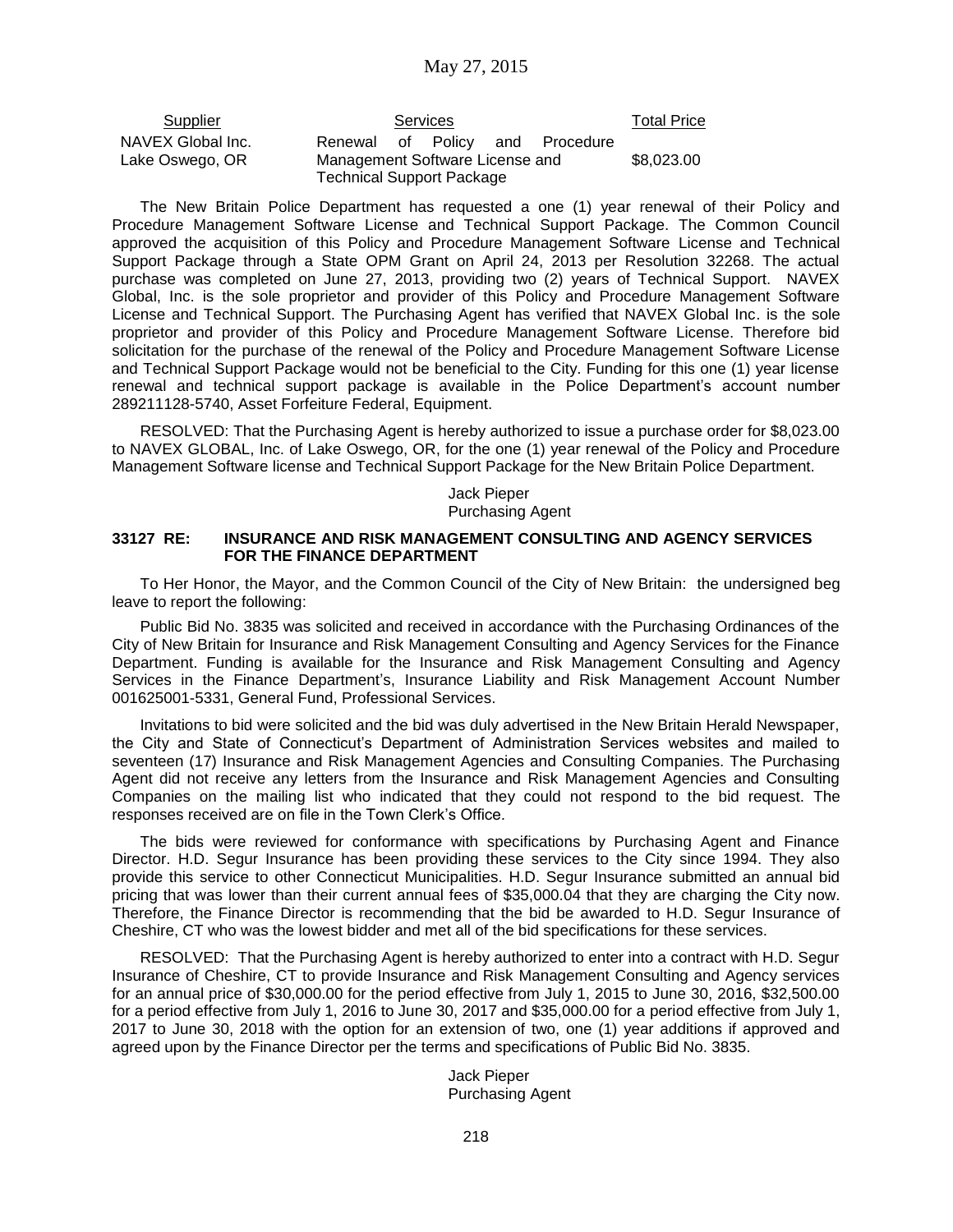## **33128 RE: SALE OF SCRAP METAL FOR THE PUBLIC WORKS DEPT. FROM THE NEW BRITAIN RESIDENTIAL RECYCLING CENTER**

To Her Honor, the Mayor, and the Common Council of the City of New Britain: the undersigned beg leave to report the following:

Public Bid No. 3837 was solicited and received in accordance with the Purchasing Ordinances of the City of New Britain for the Sale of Scrap Metal from the New Britain Residential Recycling Center for the Public Works Department. Funds received from the sale of this scrap metal will be placed in the Public Works' account number, 001315004-4447, General Fund Revenue, Metal Recycle.

Invitations to bid were solicited and the bid was duly advertised in the New Britain Herald Newspaper, the City and State of Connecticut's Department of Administration Services websites and mailed to twenty (20) Scrap Metal Recycling Companies. The Purchasing Agent did not receive any letters from Scrap Metal Recycling Companies who were on the mailing list indicating they could not provide a response to the bid request. The responses received are on file in the Town Clerk's Office.

The bids were reviewed for conformance with specifications by the Public Works Administration and Purchasing Agent. Three (3) Scrap Metal Recycling Companies, Chase Waste Materials Corporation of New Haven, CT, Continental Scrap Metal LLC of Wolcott, CT and Calamari Recycling Company, Inc. of Essex, CT submitted the same price per ton for Option 2, providing a container at the City's Recycling Center and picking up the container when full. The Public Works Department has been utilizing this option in the past. Calamari Recycling Company, Inc. was awarded the bid and purchased scrap metal from the Public Works Department prior to 2009. They were a dependable and reliable company. Therefore, the Public Works Director has recommended awarding the bid to Calamari Recycling Company, Inc. of Essex, CT.

RESOLVED: That the Purchasing Agent is hereby authorized to enter into a contract with Calamari Recycling Company of Essex, CT for the sale of Scrap Metal to be picked up at the City's Residential Recycling Center, Option 2, for a fixed price of \$140.00 per ton effective from May 30, 2015 to May 29, 2016 with an option to extend the contract for one (1) additional year if pricing is approved and agreed upon by the Public Works Administration per the terms and specifications of Public Bid No. 3837.

### Jack Pieper Purchasing Agent

### **33129 RE: MONTHLY REPORT FOR BID THRESHOLD ITEMS**

To Her Honor, the Mayor, and the Common Council of the City of New Britain: the undersigned beg leave to report the following:

In accordance with the New Britain Code of Ordinances, Section 2-566, a monthly report of purchases between \$500 and \$7,500 shall be provided to the Common Council. The report shall include a detailed description of items or services purchased, name of vendor, owner of business and dollar amount spent on each individual purchase as well as the aggregate total of spend to date for the fiscal year.

The Finance Department, Purchasing Division has provided an electronic list of purchases for the Month of May 2015. This document is available in the Council office for review by Council members.

Acceptance and adoption is respectfully requested.

Jack Pieper Purchasing Agent

## **TAX COLLECTOR**

### **33130 RE: TAX ABATEMENTS, CORRECTIONS AND REFUNDS**

To Her Honor, the Mayor, and the Common Council of the City of New Britain: the undersigned beg leave to report the following: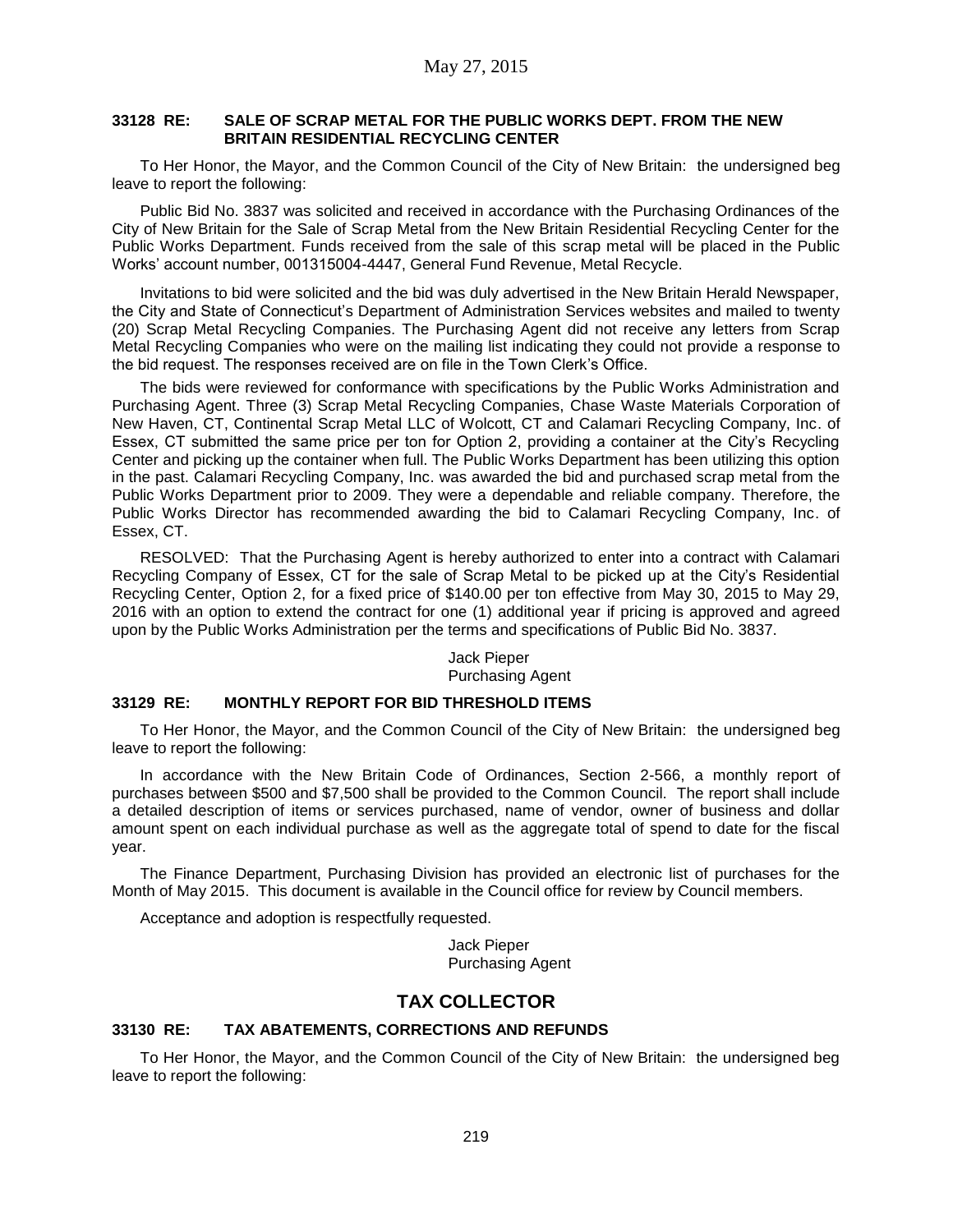The Collector of Taxes has referred a list of tax abatements, corrections and refunds. Acceptance and adoption is respectfully recommended.

Cheryl S. Blogoslawski Tax Collector

## **REPORTS OF LEGISLATIVE COMMITTEES, BOARDS, COMMISSIONS AND DEPARTMENTS**

Due to a possible conflict of interest, Ald. Carlozzi, Trueworthy, DeFronzo, and Sanchez recused themselves in regard to the following HUD Grants Committee Report and Resolution.

## **HUD GRANTS COMMMITTEE**

### **33116-1 RE: 2015 CONSOLIDATED PLAN FOR HUD PROGRAMS AND 2015-2019 CONSOLIDATED PLAN FOR HUD PROGRAMS**

To Her Honor, the Mayor, and the Common Council of the City of New Britain: the undersigned beg leave to report the following:

The HUD Grants Committee of the Common Council at a regular meeting held on Wednesday evening, May 13, 2015, at 8:00 PM in the Council Chambers, to which was referred the matter of resolution #33116 – 2015-2019 Consolidated Plan for HUD Programs and 2015 Annual Consolidated Plan for HUD Programs, voted to accept as amended and recommend that the following resolution be referred back to the Common Council with a neutral recommendation.

> Alderwoman Suzanne Bielinski President Pro Tempore

Ald. Bielinski moved to accept, seconded by Ald. Giantonio. So voted. Approved May 29, 2015 by Mayor Erin E. Stewart.

## **RESOLUTIONS RETURNED FROM COMMITTEE**

### **33116-2 RE: 2015-2019 CONSOLIDATED PLAN FOR HUD PROGRAMS AND 2015 CONSOLIDATED PLAN FOR HUD PROGRAMS**

To Her Honor, the Mayor, and the Common Council of the City of New Britain: the undersigned beg leave to recommend the adoption of the following:

WHEREAS, as required by the U. S. Department of Housing and Urban Development (HUD), the Consolidated Plan is a planning and application document that must be prepared by cities every five years and contain a needs assessment and strategic plan to pursue the HUD goals of developing viable communities, providing decent housing and suitable living environments, and to expand economic opportunities principally for low-and moderate-income persons; and

WHEREAS, in order to receive Fiscal Year 2015 funds from HUD under the Community Development Block Grant and HOME Program, the City of New Britain is required to prepare an Annual Plan that is consistent with the 2015-2019 Consolidated Plan for HUD Programs; and

WHEREAS, a Public Hearing of the Common Council HUD Grants Committee was held on April 23, 2015, in order to obtain the views of citizens on housing and community development needs and priorities and to provide citizens an opportunity to comment on the Proposed 2015-2019 Consolidated Plan and 2015 Annual Plan; and

WHEREAS, the Common Council HUD Grants Committee has reviewed requests for funding consideration under the Community Development Block Grant and HOME Program; and

WHEREAS, also during Fiscal Year 2015, the City anticipates receiving CDBG-generated income of \$35,000 through the Neighborhood Preservation Program and \$66,000 through the Business Assistance Program, and HOME program income of \$5,976 through the HOME Rehabilitation Program and \$132,000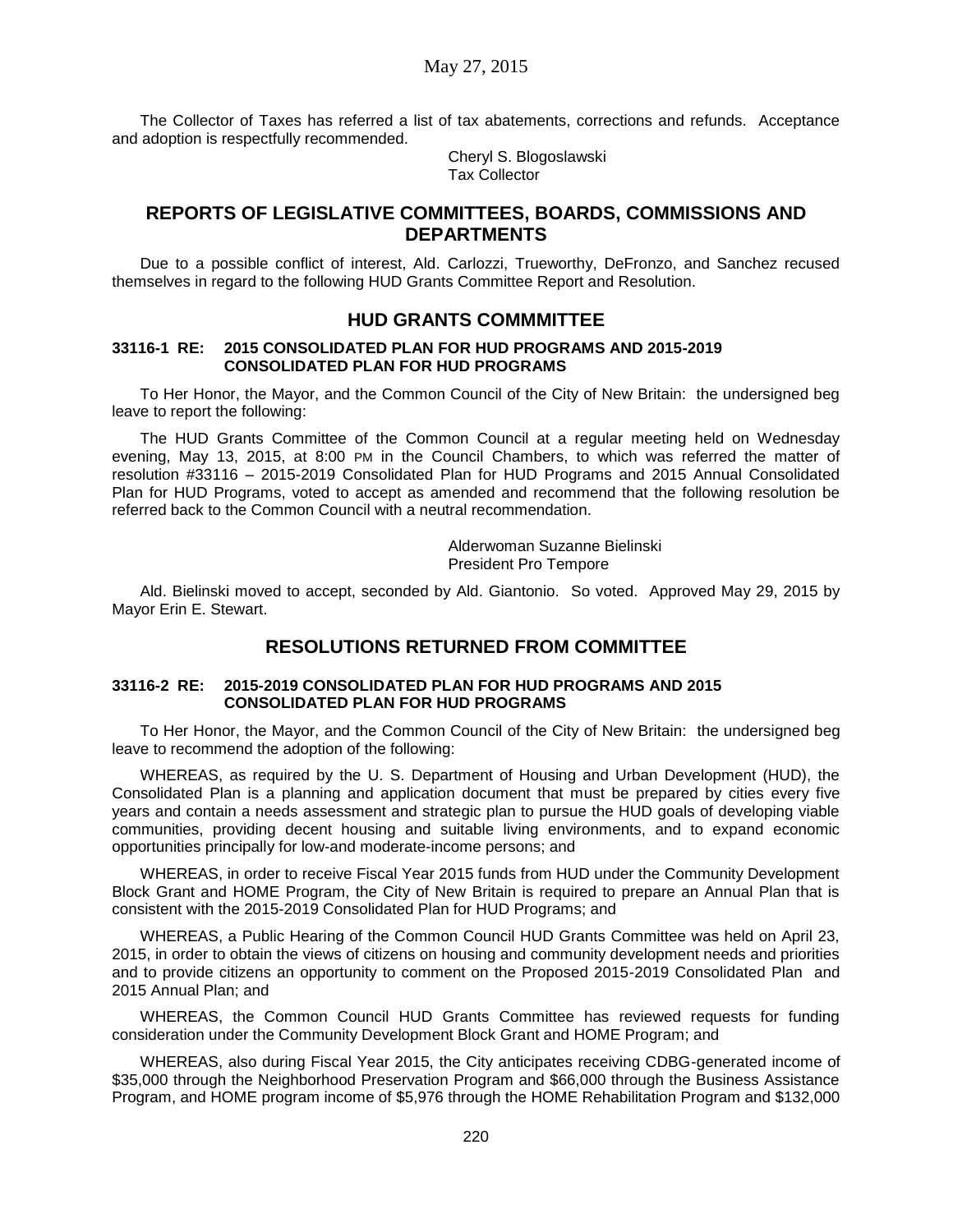through the Homeownership Program which will be used to support new projects under these programs; and

NOW, THEREFORE, BE IT RESOLVED, that the Common Council of the City of New Britain Grants Committee hereby adopts the 2015-2019 Consolidated Plan for HUD Programs and the 2015 Annual Consolidated Plan for HUD Programs; and

BE IT FURTHER RESOLVED, that the Mayor is hereby authorized to submit to the U. S. Department of Housing & Urban Development the 2015-2019 Consolidated Plan for HUD Programs and the 2015 Annual Consolidated Plan for HUD Programs, including certifications and descriptions as required by HUD, said submission to serve as the City's application for CDBG and HOME Program funds and to execute any agreements, revisions, rescissions or amendments thereto, as necessary for the City's receipt of CDBG and HOME funds.

Alderman Jamie Giantonio Alderman Emmanuel Sanchez

*(\*Attachment)*

2015 Annual Consolidated Plan for HUD Programs Community Development Block Grant Program

| <u>No.</u>   | Applicant                                           | <b>Project Title</b>                                     | Allocation    |
|--------------|-----------------------------------------------------|----------------------------------------------------------|---------------|
| 1            | NB Parks & Recreation Dept.                         | Senior Center Greenhouse Project                         | \$<br>80,000  |
| 6            | <b>YMCA</b>                                         | Handicap Accessible Elevator Rehab                       | \$<br>130,000 |
| 7            | Boys & Girls Club                                   | Physical Improvements                                    | \$<br>87,000  |
| 9            | NB Dept. of Municipal<br>Development                | Clean & Lien Program                                     | \$<br>30,000  |
| 10           | NB Dept. of Municipal<br>Development                | <b>Property Rehabilitation Program</b>                   | \$<br>187,117 |
| 11           | <b>Community Mental Health</b><br><b>Affiliates</b> | <b>Permanent Transitional Shelter</b><br>Renovation      | \$<br>150,000 |
| 14           | Coram Deo                                           | Windows & Doors Renovation Project                       | \$<br>16,000  |
| 16           | Rebuilding Together New Britain                     | <b>Rebuilding Together</b>                               | \$<br>70,000  |
| 17           | Trinity-on-Main                                     | Modify Balcony Railings to Code                          | \$<br>11,000  |
| 18           | Trinity-on-Main                                     | <b>Energy Retrofit of Exterior Doors-</b><br>Annex Bldg. | \$<br>22,000  |
| 19           | NB Dept. of Municipal<br>Development                | <b>NRZ Capacity Building</b>                             | \$<br>125,000 |
|              |                                                     | General Management &<br>Administration                   | \$<br>291,882 |
| $PS-3$       | <b>NB Senior Center</b>                             | <b>Community Support Worker</b>                          | \$<br>10,500  |
| $PS-4$       | <b>RSVP</b>                                         | Senior Transportation Program                            | \$<br>5,000   |
| <b>PS-5</b>  | <b>CW Resources</b>                                 | Homeowner Property Maintenance                           | \$<br>9,000   |
| <b>PS-6</b>  | <b>HRA</b>                                          | Las Perlas Hispanas Senior Center                        | \$<br>5,000   |
| <b>PS-8</b>  | <b>Citizens for Quality Sickle Cell</b><br>Care     | Sensitize and Empower                                    | \$<br>2,211   |
| <b>PS-9</b>  | NB Health Dept.                                     | <b>Healthy Connections Program</b>                       | \$<br>8,000   |
| <b>PS-12</b> | Boys & Girls Club                                   | <b>Educational &amp; Cultural Enhancement</b>            | \$<br>18,000  |
| <b>PS-13</b> | Boys & Girls Club                                   | Camp Schade                                              | \$<br>20,000  |
| <b>PS-14</b> | NB Parks & Recreation Dept.                         | Every Kid Counts After-School<br>Program                 | \$<br>29,000  |
| <b>PS-15</b> | Gr. NB Teen Pregnancy<br>Prevention                 | <b>Education and Career Component</b>                    | \$<br>10,000  |
| <b>PS-16</b> | <b>YWCA</b>                                         | <b>STRIVE</b>                                            | \$<br>7,000   |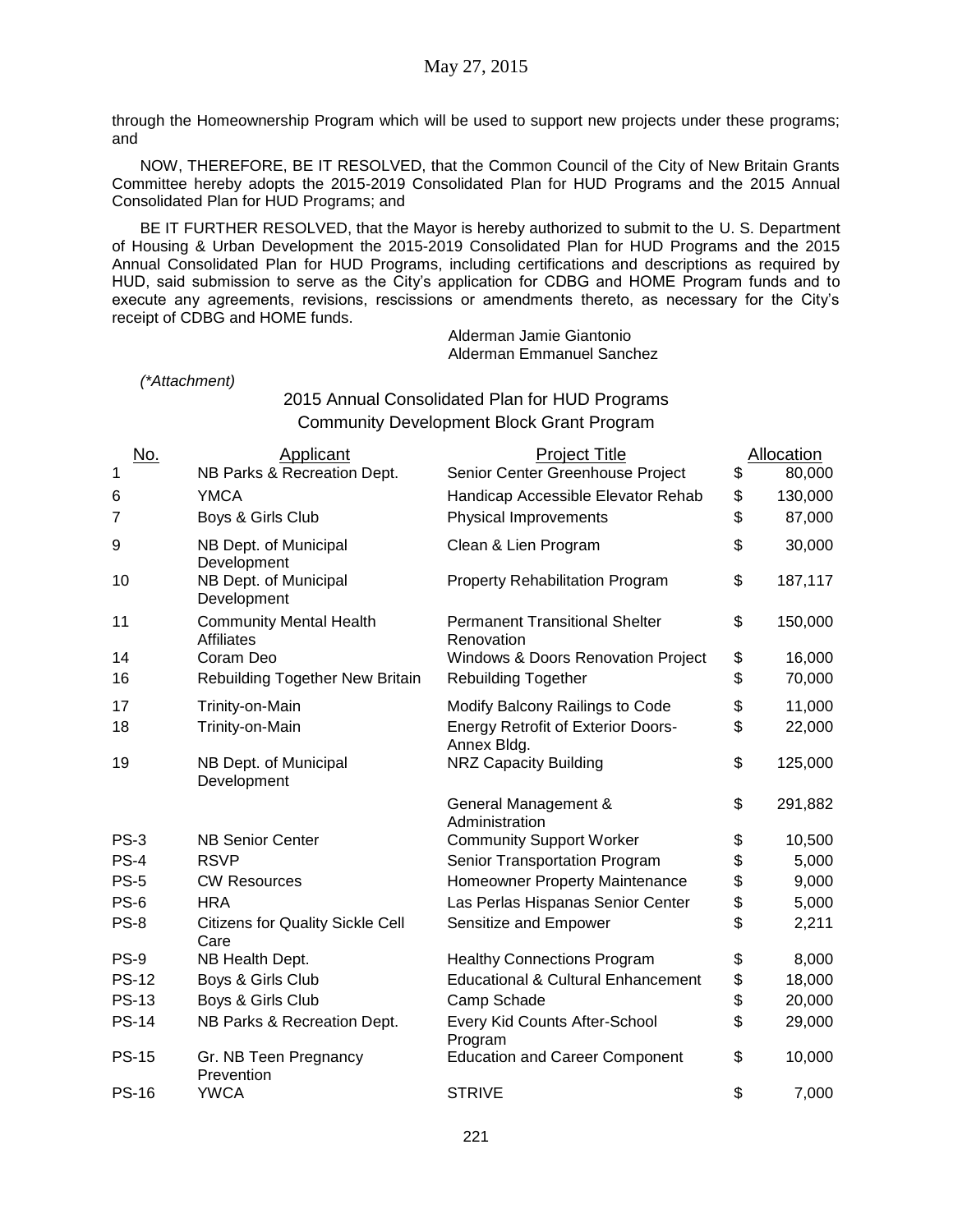| <b>PS-17</b> | <b>PAL</b>                            | Football & Cheerleading                                    | \$            | 15,000    |
|--------------|---------------------------------------|------------------------------------------------------------|---------------|-----------|
| <b>PS-18</b> | PAL                                   | Summer Youth Program                                       |               | 15,000    |
| <b>PS-19</b> | Warm the Children                     | Warm the Children                                          | \$<br>\$      | 14,000    |
| <b>PS-21</b> | New Britain Youth Football &<br>Cheer | Youth Football & Cheerleading<br>Program                   | \$            | 15,000    |
| <b>PS-24</b> | ParaDYM, Inc.                         | ParaDYM, Inc. Academy Project                              | \$            | 10,000    |
| <b>PS-25</b> | <b>OIC</b>                            | Fitness in Training                                        | \$            | 8,500     |
| <b>PS-26</b> | <b>YWCA</b>                           | <b>Sexual Assault Crisis Service</b>                       | \$            | 9,000     |
| <b>PS-27</b> | NB Parks & Recreation Dept.           | Fair Housing & Equal Opportunity                           | \$            | 20,000    |
| <b>PS-31</b> | <b>HRA</b>                            | Polish Outreach                                            | \$            | 12,500    |
| <b>PS-32</b> | Siena Learning Center                 | Siena Learning Center                                      | \$            | 6,700     |
| <b>PS-34</b> | <b>Prudence Crandall Center</b>       | New Britain Intervention                                   | $\frac{1}{2}$ | 10,000    |
|              |                                       | <b>CDBG Total</b>                                          | \$            | 1,459,410 |
|              |                                       | <b>HOME Program</b>                                        |               |           |
| HOME-1       | NB Dept. of Municipal<br>Development  | <b>HOME Property Rehabilitation</b><br>Program             | \$            | 100,000   |
| HOME-2       | NB Dept. of Municipal<br>Development  | <b>New Construction</b>                                    | \$            | 100,000   |
| HOME-3       | NB Dept. of Municipal<br>Development  | <b>HOME Home Ownership Program</b>                         | \$            | 100,623   |
| HOME-4       | <b>HRA</b>                            | Supportive Housing for People with<br><b>HIV/AIDS</b>      | \$            | 39,000    |
|              |                                       | Community Housing Development Organizations (CHDO) Reserve | \$            | 67,924    |
|              |                                       | <b>HOME Administration</b>                                 | $\frac{1}{2}$ | 45,283    |
|              |                                       | <b>HOME Total</b>                                          | \$            | 452,830   |

Ald. Bielinski moved to accept and adopt, seconded by Ald. Giantonio. Ald. Bielinski moved to amend by presenting a strike all amendment of the CDBG funding allocations, seconded by Ald. Giantonio. Amendment carried. RESOLUTION AS AMENDED ACCEPTED AND ADOPTED. Approved May 29, 2015 by Mayor Erin E. Stewart.

Ald. Carlozzi, Trueworthy, DeFronzo and Sanchez returned to the chamber.

## **NEW BUSINESS**

## **RESOLUTIONS**

## **33131 RE: AUTHORIZING THE MAYOR TO EXECUTE ALL GRANT DOCUMENTS WITH THE STATE OF CONNECTICUT FOR THE CLICK IT OR TICKET PROGRAM**

To Her Honor, the Mayor, and the Common Council of the City of New Britain: the undersigned beg leave to recommend the adoption of the following:

WHEREAS, the Connecticut Department of Transportation's Division of Highway Safety has made available Federal highway safety funds for overtime to the Click It or Ticket program to support seat belt law enforcement efforts during the annual Memorial Day Holiday Weekend, and

WHEREAS, law enforcement agencies from coast-to-coast join forces to increase the national seat belt usage rate, supported by national and local paid advertising and media campaigns aimed at raising awareness about the campaign, and THEREFORE BE IT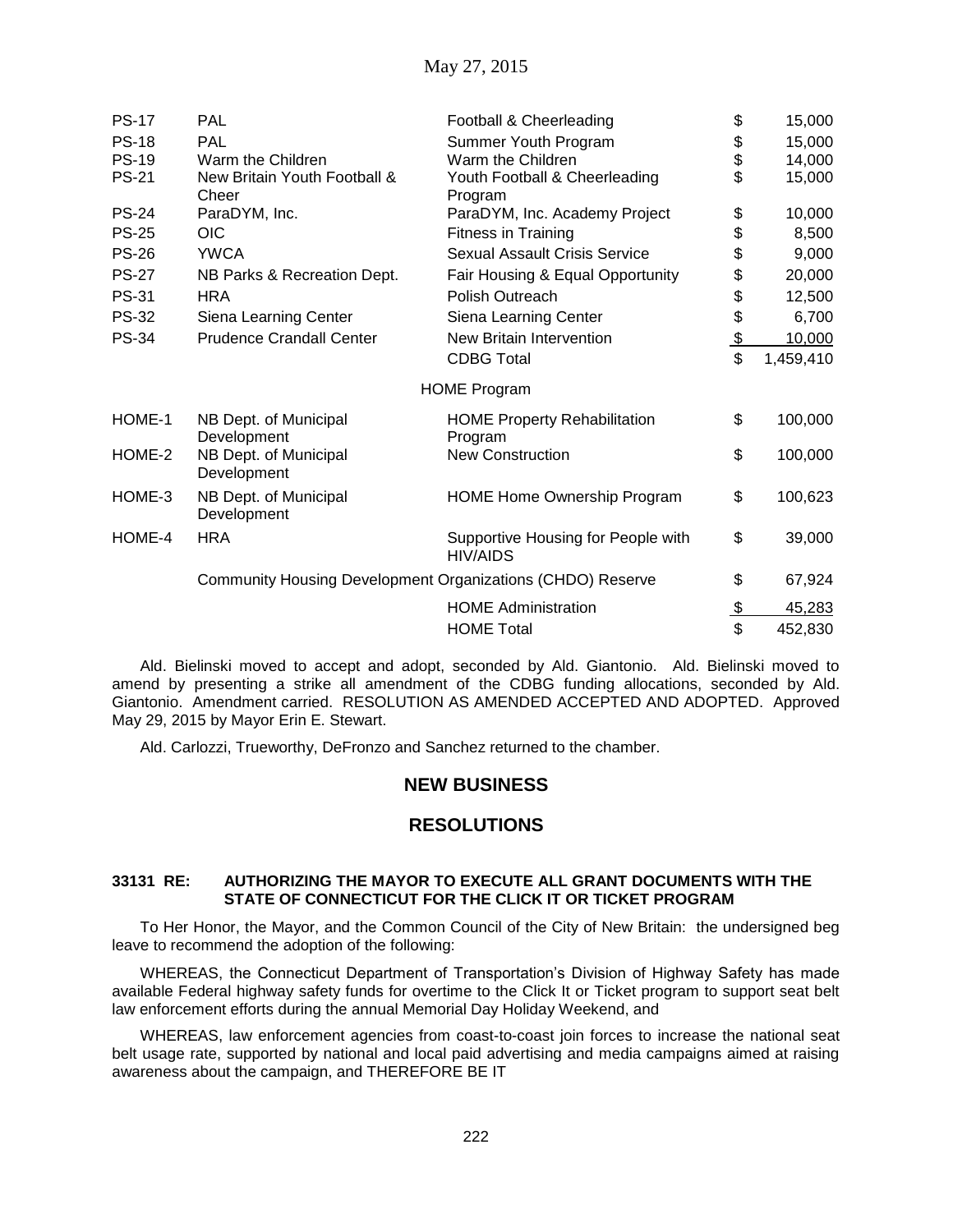## May 27, 2015

RESOLVED, that Mayor Erin Stewart is authorized to execute all grant documents with the State of Connecticut DOT on behalf of the City of New Britain for the Click It or Ticket program in the sum of \$8,800 to provide Federal dollars for overtime to target those that choose to drive without seat belt restraints, thus making City streets safer.

> Ald. Suzanne Bielinski - Police Liaison Ald. Carlo Carlozzi, Jr. - Police Liaison Ald. Wilfredo Pabon - Police Liaison Ald. Emmanuel Sanchez - Police Liaison Ald. Robert Smedley - Police Liaison

Ald. Bielinski moved to accept and adopt, seconded by Ald. Trueworthy. So voted. Approved May 29, 2015 by Mayor Erin E. Stewart.

### **33132 RE: BUDGET APPROPRIATION – POLICE DEPARTMENT – JUSTICE ASSISTANCE GRANT \$35,738**

To Her Honor, the Mayor, and the Common Council of the City of New Britain: the undersigned beg leave to recommend the adoption of the following:

WHEREAS, the Bureau of Justice Assistance (BJA), has funding available under the Edward Byrne Memorial Justice Assistance Grant (JAG) Formula Program, and,

WHEREAS, these funds are to be used to investigate gang, gun and drug related crimes, direct additional officers to active crime locations in the community and support police public service outreach programs, and,

WHEREAS, there is no requirement for a cash match, and,

WHEREAS, these funds, in the amount of \$35,738, will be used as set forth in the budget listed below, THEREFORE, BE IT

RESOLVED, that Mayor Erin Stewart be granted permission to apply for a Justice Assistance Grant in the sum of \$35,738, as follows:

| <b>Federal Revenue</b>     | \$35,738   |
|----------------------------|------------|
|                            |            |
| OT- Gun Violence/Hot Spots | \$17,738   |
| OT- Community Outreach     | \$7,000    |
| Police Explorers           | 6,000<br>S |
| Police Athletic League     | 5,000      |
| <b>Total Expenditures</b>  | \$35,738   |
|                            |            |

Ald. Suzanne Bielinski - Police Liaison Ald. Carlo Carlozzi, Jr. - Police Liaison Ald. Wilfredo Pabon - Police Liaison Ald. Emmanuel Sanchez - Police Liaison Ald. Robert Smedley - Police Liaison

Ald. Bielinski moved to accept and adopt, seconded by Ald. Pabon. So voted. Approved May 29, 2015 by Mayor Erin E. Stewart.

### **33133 RE: EMERGENCY MANAGEMENT AND HOMELAND SECURITY – APPROVAL OF ALLOCATION FUNDING FOR STATE GRANTS**

To Her Honor, the Mayor, and the Common Council of the City of New Britain: the undersigned beg leave to recommend the adoption of the following:

WHEREAS, the Connecticut Department of Emergency Management and Homeland Security (DEMHS) is the designated recipient and State Administrative Agency (SAA) of the United States Department of Homeland Security for the State Homeland Security Grant Program (SHSGP), including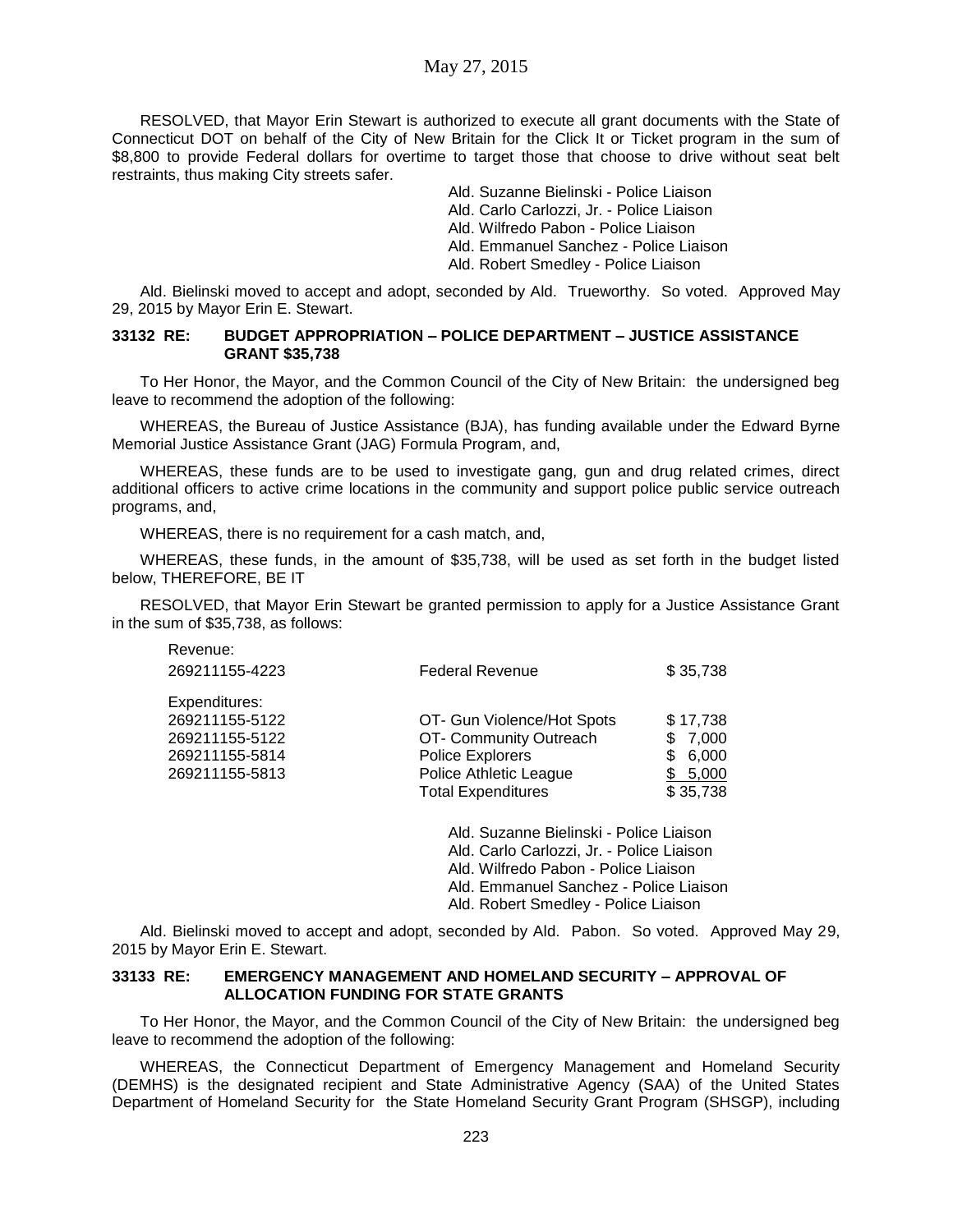the following programs: Metropolitan Medical Response System (MMRS) and Citizen Corps Program (CCP); and

WHEREAS, the Emergency Management and Homeland Security Coordinating Council has approved the allocation formula for grant funds available under such programs as the SHSGP, MMRS and CCP; and

WHEREAS, DEMHS is retaining pass-through funds from SHSGP Grant on behalf of local units of government, for the following six regional set-aside projects designed to benefit the state's municipalities:

- a. Expanded Regional Collaboration;
- b. Connecticut Intelligence/Fusion Center/Critical Infrastructure;
- c. CBRNE Detection/IED Attack Deterrence;
- d. Medical Preparation and Response;
- e. NIMS/ICS Training and Exercise
- f. Metropolitan Medical Response System; and
- g. Citizens Corps Program

WHEREAS, DEMHS – in coordination and cooperation with the municipalities located within DEMHS Region 3, including New Britain – has created, and established bylaws for the Region 3 Regional Emergency Planning Team (REPT), a multi-disciplinary, multi-jurisdictional regional group to facilitate planning and resource coordination within DEMHS Region 3; and

WHEREAS, the City of New Britain also agrees to allow CRCOG to provide financial and programmatic oversight of the regional allocation not included in the six regional set-aside projects; and

WHEREAS, such funds will be applied to specific projects developed and approved by the Region 3 REPT and DEMHS. New Britain also agrees to allow CRCOG to provide financial and programmatic oversight of the allocations targeted for municipalities in DEMHS Region 3; and

WHEREAS, the Region 3 REPT has been established to foster regional collaboration and mutual aid through, among other things, collaborative plan development, resource sharing and coordination; and

WHEREAS, CRCOG has agreed to operate as the fiscal agent for the federal SHSGP grants awarded to DEMHS Region 3; and

RESOLVED; that the City of New Britain Common Council may enter into with and deliver to the State of Connecticut Department of Emergency Management and Homeland Security any and all documents which it deems to be necessary or appropriate; and BE IT FURTHER

RESOLVED; that Erin E. Stewart, Mayor of the City of New Britain, is authorized and directed to execute and deliver any and all documents on behalf of the City of New Britain Common Council and to do and perform all acts and things which she deems to be necessary or appropriate to carry out the terms of such documents, including, but not limited to, executing and delivering all agreements and documents contemplated by such agreements.

> Alderwoman Suzanne Bielinski Alderman Jamie Giantonio

Ald. Bielinski moved to accept and adopt, seconded by Ald. Giantonio. So voted. Approved May 29, 2015 by Mayor Erin E. Stewart.

### **33134 RE: BUDGET APPROPRIATION – ELECTRIC VEHICLE CHARGING STATION PROJECTS \$45,000**

To Her Honor, the Mayor, and the Common Council of the City of New Britain: the undersigned beg leave to recommend the adoption of the following:

WHEREAS, the City of New Britain has been selected to receive funds from the State of Connecticut Department of Energy and Environmental Protection (DEEP) for the Municipal & State Agency Electric Vehicle (EV) Charging Station Reimbursement Program which will reimburse up to \$10,000 each for three EV charging station projects;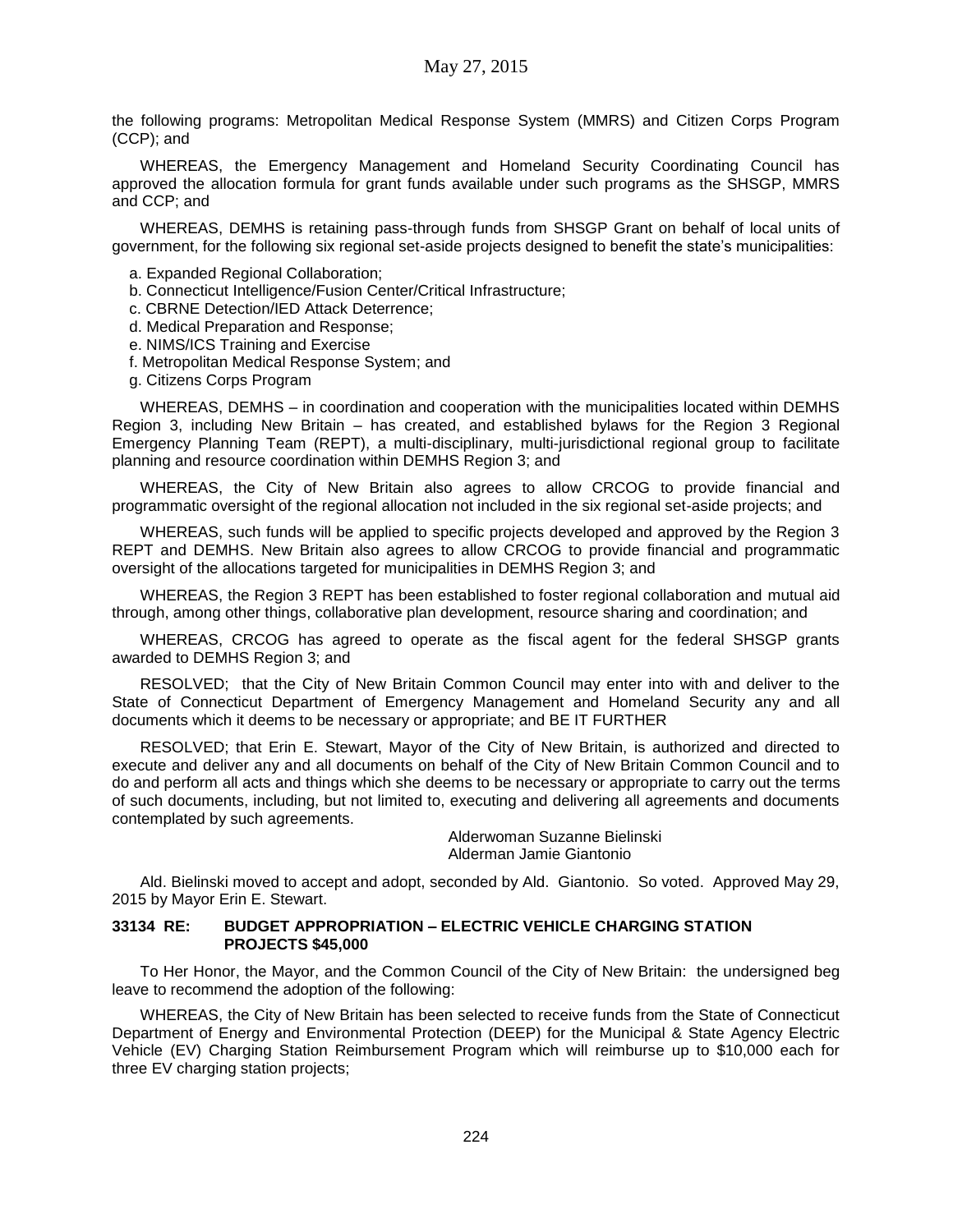WHEREAS, the City of New Britain has also been selected to receive funds from Eversource (formerly Northeast Utilities) for the Bright Ideas Grant (BIG), which will reimburse the City up to \$15,000 for the installation of EV charging stations;

WHEREAS, three EV charging station sites have been identified and approved for funding by DEEP:

Site 1 – Szczesny Parking Garage

Site 2 – Blogoslawski Parking Garage

Site 3 – Surface parking lot on Main Street (behind the new Police Station)

WHEREAS, installation of the EV charging stations will utilize the allotted DEEP and Eversource Funding;

THEREFORE, BE IT RESOLVED, that a budget appropriation be made as follows:

| Increase Expenditures:<br>255315014-5454               | <b>Construction Contracts</b>                                                                                   | \$45,000             |
|--------------------------------------------------------|-----------------------------------------------------------------------------------------------------------------|----------------------|
| Increase Revenues:<br>255315014-4222<br>255315014-4232 | State of Connecticut - Deep<br><b>Grants &amp; Contributions - Eversource</b>                                   | \$30,000<br>\$15,000 |
|                                                        | Alderman Carlo Carlozzi, Jr.<br>Alderwoman Eva Magnuszewski<br>Alderman Emmanuel Sanchez<br>Alderman Don Naples |                      |

Ald. Carlozzi moved to accept and adopt, seconded by Ald. Sanchez. So voted. Approved May 29, 2015 by Mayor Erin E. Stewart.

## **33135 RE: COMMUNITY BASED DENTAL CLEANINGS AND ORAL CANCER SCREENINGS TO LOW INCOME SENIORS**

To Her Honor, the Mayor, and the Common Council of the City of New Britain: the undersigned beg leave to recommend the adoption of the following:

Program Objective: To provide community based dental cleanings and oral cancer screenings to low income seniors in New Britain, whom otherwise may not receive these services. Dental cleanings and oral cancer screenings will be held periodically at the New Britain Senior Center. Dental Hygienists from Community Health Center will be providing the service.

Local Program Operation Department: Health, under the supervision of the Director.

WHEREAS; research has shown that periodontal disease is associated with chronic disease and access to regular dental care is often difficult for older adults. Seniors living on fixed incomes often have no dental insurance and the cost of preventative care makes it out of reach for many of our low income seniors. The Mayor is committed to providing education and prevention activities for City seniors.

WHEREAS; the Community Health Center is highly qualified to provide said services and will provide such services at the cost of \$30 per cleaning,

WHEREAS; funding for this service is available within the General Fund account #001522004-5811 General Fund Contributions to Outside Agencies,

THEREFORE, BE IT RESOLVED, that the Mayor is authorized to sign any necessary and appropriate agreements with Community Health Center Inc. to make these services available for said program.

#### Alderman Adam Platosz

Ald. Platosz moved to accept and adopt, seconded by Ald. Bielinski. So voted. Approved May 29, 2015 by Mayor Erin E. Stewart.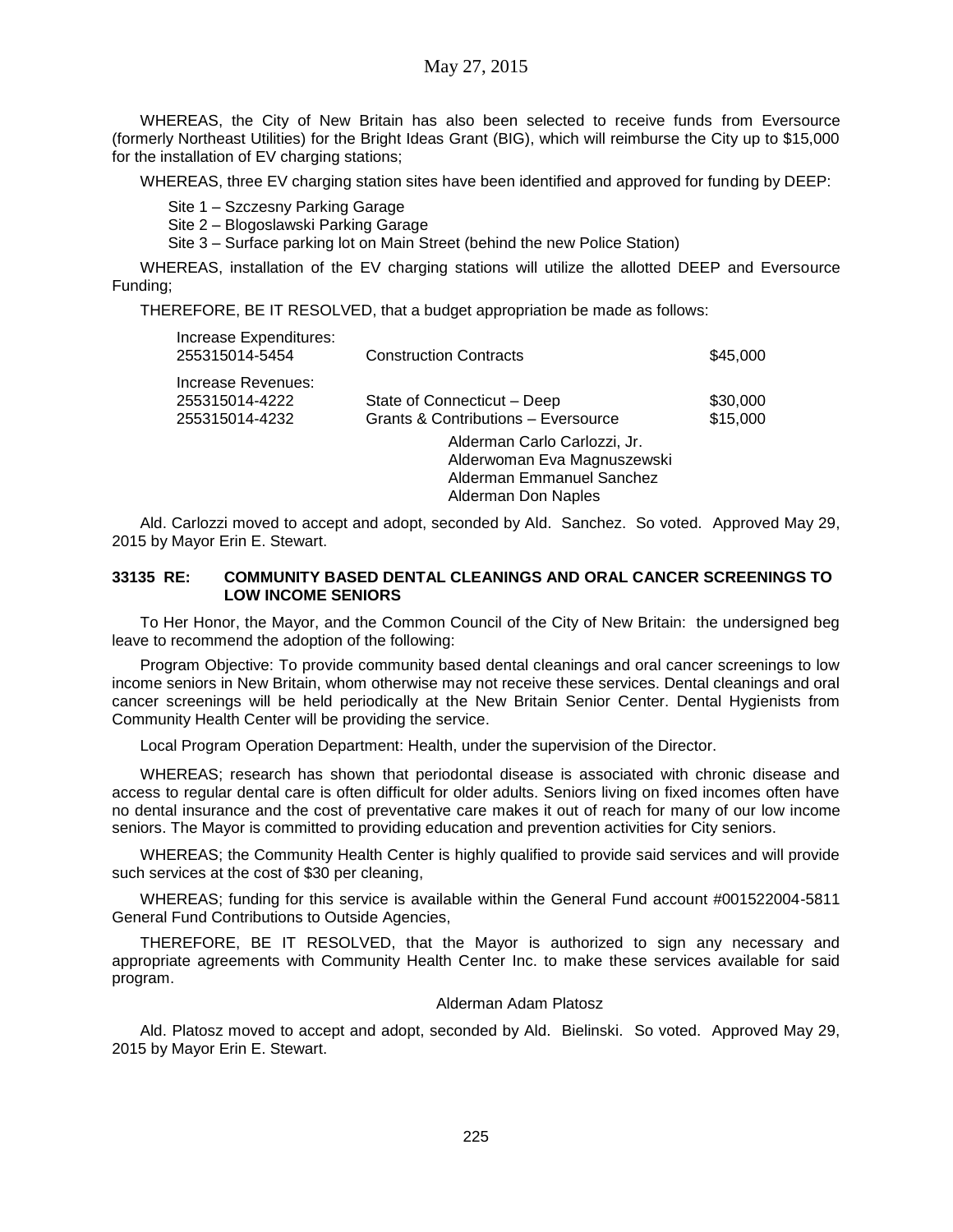### **33136 RE: NEW BRITAIN DOWNTOWN DISTRICT ADDITIONAL LEVY OF 4.2 MILLS FOR THE MUNICIPAL FISCAL YEAR BEGINNING JULY 1, 2015**

To Her Honor, the Mayor, and the Common Council of the City of New Britain: the undersigned beg leave to recommend the adoption of the following:

WHEREAS; the New Britain Downtown District was created in 1983 by majority vote of the property owners within the district in accordance with a resolution of the Common Council of the City of New Britain, and as amended by a resolution; and

WHEREAS; by requirement of Chapter of the Connecticut General Statutes and of Section VI, paragraph 1 (a) of the Ordinances establishing the district, the district budget as approved by a general meeting of property owners in the district is to be submitted to the City Treasurer, and a levy upon taxable interests in real property in the district is to be recommended to the Common Council; and

WHEREAS; at a general meeting of district property owners held on May 19, 2015 the attached budget was approved for submission to the City Treasurer and is on file in the Town Clerk's Office.

WHEREAS; the property owners approved a levy upon taxable interests of 4.2 mills for the municipal fiscal year beginning July 1, 2015, NOW, THEREFORE, BE IT

RESOLVED; that the Common Council of the City of New Britain acknowledges receipt of the budget for the New Britain Downtown District for the fiscal year beginning July 1, 2015 and ending on June 30, 2016, as approved by a majority of the property owners of this municipal special services district established within the boundaries of the City of New Britain; and BE IT FURTHER

RESOLVED; that in accordance with Section 7-339r(d) of the Connecticut General Statutes, the Common Council shall impose the recommended levy of 4.2 mills for the municipal fiscal year beginning July 1, 2015, on the taxable interest in real property in such district, as described in Section III, paragraph 1 of the ordinance establishing the district, and such levy shall be in addition to the regular municipal levy for the benefit of the district.

#### Alderman Wilfredo Pabon

Ald. Pabon moved to accept and adopt, seconded by Ald. Giantonio. So voted. Approved May 29, 2015 by Mayor Erin E. Stewart.

### **33137 RE: PROPOSED AMENDMENT TO SEC. 3-8 AND 3-11 OF THE ORDINANCES REGARDING POSTING NOTICES AND SIGNS ON PUBLIC PROPERTY**

*Proposed Amendment on File in Town Clerk's Office.*

Ald. Naples moved to accept and refer to the Committee on Planning, Zoning and Housing. Seconded by Ald. Carlozzi. So voted. Approved May 29, 2015 by Mayor Erin E. Stewart.

### **33138 RE: PROPOSED AMENDMENT TO THE ORDINANCES REVISING SEC. 13-90 TO ALLOW FOR AN OFF-CAMPUS HOUSING PERMIT PROCESS, AN ANNUAL PERMIT FEE AND INCREASING THE MAXIMUM NUMBER OF STUDENTS ALLOWED PER UNIT**

*Proposed Amendment on File in Town Clerk's Office.*

Ald. Naples moved to accept and refer to the Committee on Planning, Zoning and Housing. Seconded by Ald. Smedley. So voted. Approved May 29, 2015 by Mayor Erin E. Stewart.

### **33139 RE: BUDGET AMENDMENT - \$4,000 STATE GRANT FOR THE PRESERVATION OF HISTORICAL DOCUMENTS**

To Her Honor, the Mayor, and the Common Council of the City of New Britain: the undersigned beg leave to recommend the adoption of the following:

WHEREAS, effective July 1, 2000 the State of Connecticut passed into law, Public Act 00-146, an "Act Concerning Real Estate Filings and Preservation of Historical Documents", and,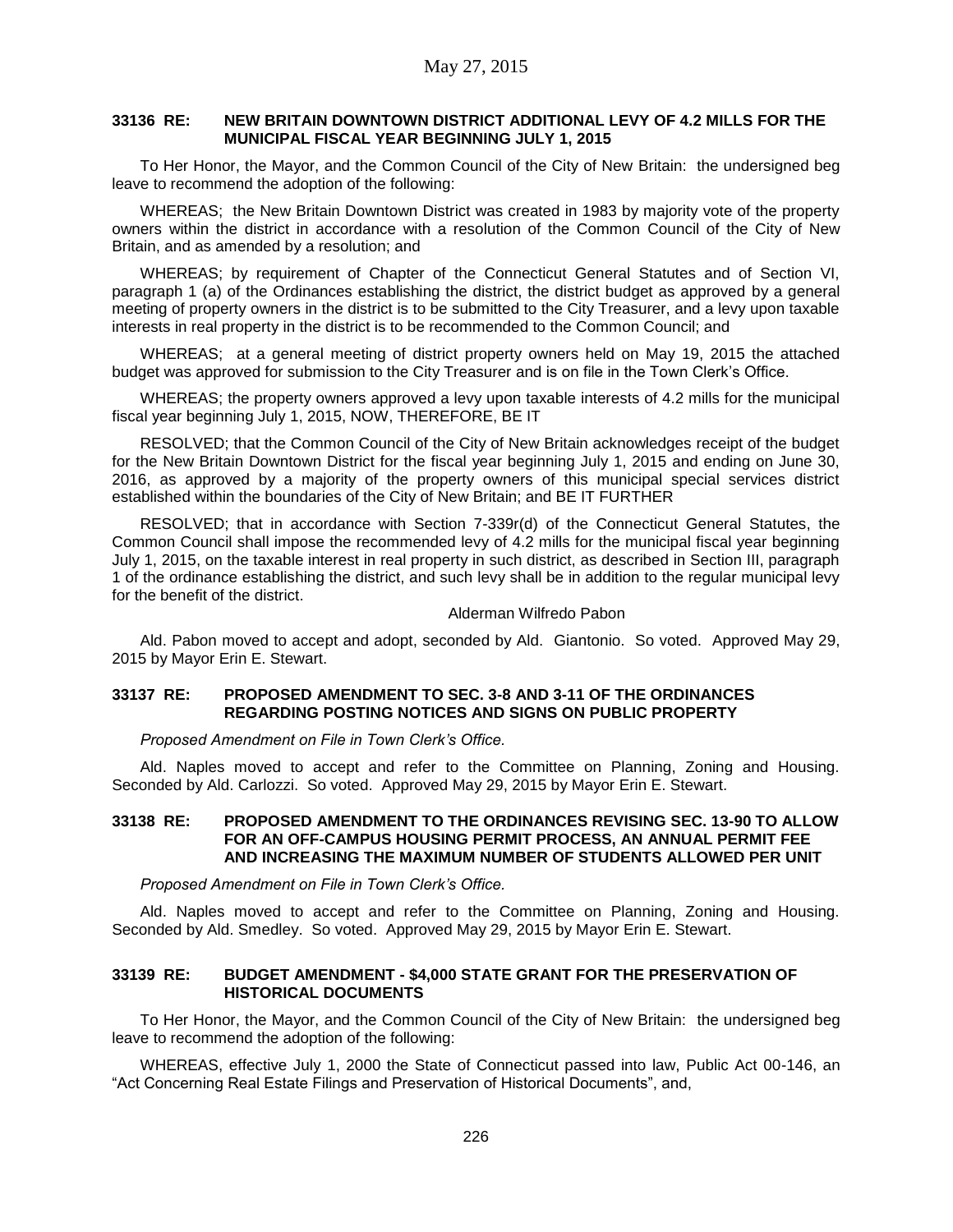WHEREAS, this legislation established a state "Historic Document Preservation" account for the "Preservation and Management of Historic Documents", and,

WHEREAS, Public Act 00-146 authorized this grant starting July 2001 and is available for fiscal year 2015/2016, and,

WHEREAS, Town & City Clerk Mark H. Bernacki has applied for a \$4,000 grant for the period of July 1, 2015 to June 30, 2016; now therefore be it,

RESOLVED, that Mayor Erin E. Stewart execute and deliver in name and on behalf of the City of New Britain a contract with the Connecticut State Library for an Historic Documents Preservation Grant; and,

RESOLVED, that the City of New Britain hereby adopts as its policy to support the non-discrimination agreements and warranties required under Connecticut Statutes Sec. 4a-60(a)(1) and Sec. 4a-60a(a)(1), as amended in State of Connecticut Public Act 07-245 and sections 9(a)(1) and 10(a)(1) of Public Act 07-142; and be it further,

RESOLVED, that a budget amendment in the amount of \$4,000 be appropriated within the city's Special Revenue Fund entitled "Historical Records Retention" established for this purpose and amend the existing budget in the amount of \$25,000 to meet the needs of the Town Clerk's Office as follows:

|                          | INCREASE ESTIMATED REVENUE                                         |                      |
|--------------------------|--------------------------------------------------------------------|----------------------|
|                          | #249108101-4222 Historic Preservation Grant State of CT            | \$4,000              |
|                          | #249108101-4561 Historic Preservation Document Preservation (Town) | \$25,000<br>\$29,000 |
|                          | INCREASE EXPENDITURE BUDGET                                        |                      |
|                          | #249108101-5331 Professional Services                              | \$4,000              |
| #249108101-5122 Overtime |                                                                    | \$25,000             |
|                          |                                                                    | \$29,000             |

Alderman Jamie Giantonio

Ald. Giantonio moved to accept and adopt, seconded by Ald. Pabon. So voted. Approved May 29, 2015 by Mayor Erin E. Stewart.

### **33140 RE: PROPOSED SALE OF 180 NORTH STREET TO THE FRIENDSHIP SERVICE CENTER OF NEW BRITAIN, INC.**

To Her Honor, the Mayor, and the Common Council of the City of New Britain: the undersigned beg leave to recommend the adoption of the following:

WHEREAS, the City of New Britain has in its inventory certain surplus real property; and

WHEREAS, 180 North Street is one such property; and

WHEREAS, the City continues to maintain and incur costs for the upkeep of this property; and

WHEREAS, the City has received a proposal for the purchase and development of this property from The Friendship Service Center of New Britain, Inc.; and

WHEREAS, the Friendship Service Center of New Britain, Inc. provides services to the poor and needy through the ownership of affordable and supportive housing; and

WHEREAS, it is in the best interest of the City of New Britain to consider this proposal; now, therefore, be it

RESOLVED, that Erin E. Stewart, Mayor be and is hereby authorized to execute on behalf of the City of New Britain a purchase and sales agreement with The Friendship Service Center of New Britain, Inc. for the property known as 180 North Street and to execute any and all documents necessary for the conveyance of said property in accordance with the terms of said agreement at a price of not less than Ten Thousand Dollars (\$10,000.00).